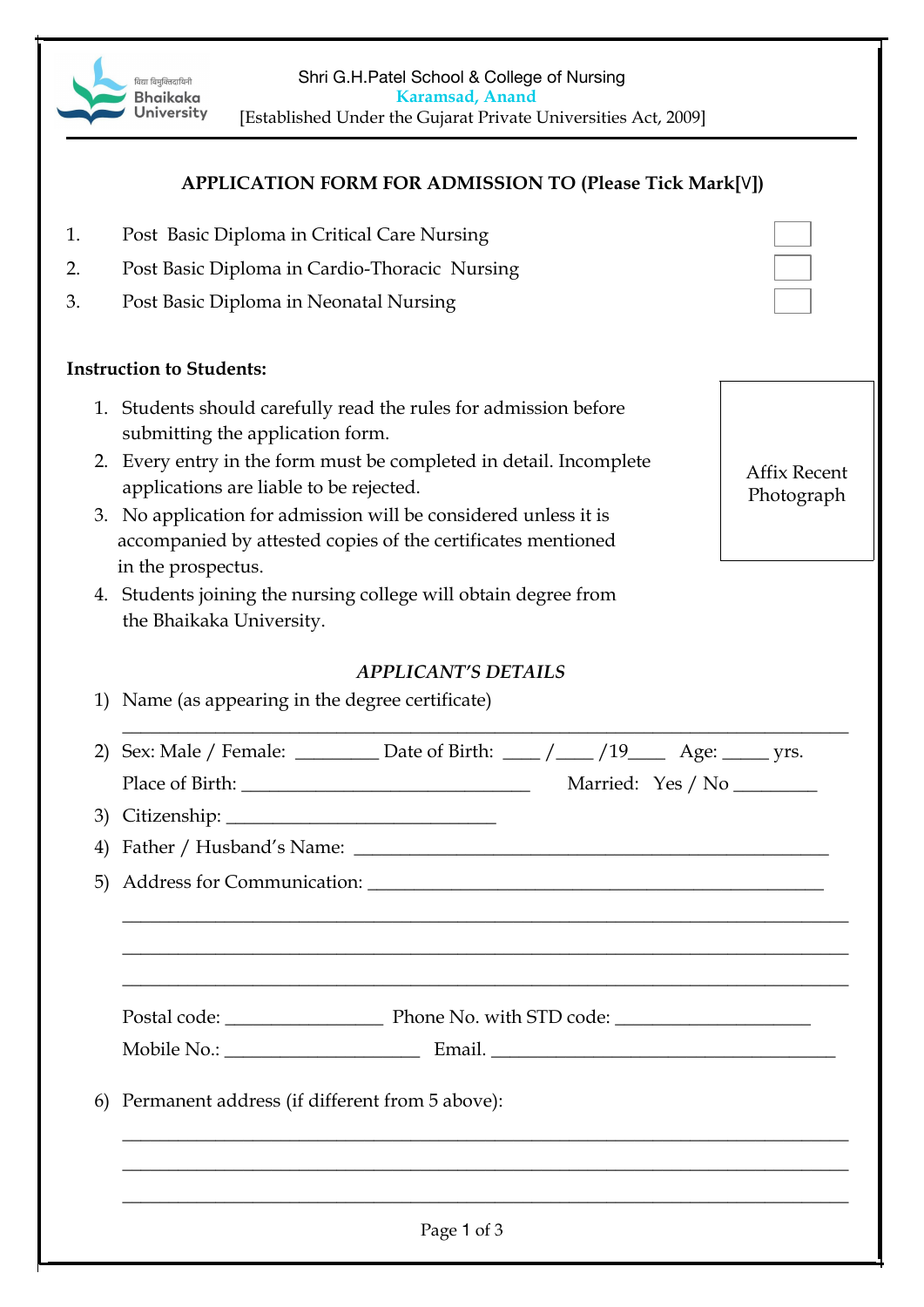

## Shri G.H.Patel School & College of Nursing  **Karamsad, Anand** [Established Under the Gujarat Private Universities Act, 2009]

7) Academic Record:

| Course               | Percentage<br>$(^{0}/_{0})$ | Attempt | Month & year<br>of passing | Name of the College | University |
|----------------------|-----------------------------|---------|----------------------------|---------------------|------------|
| <b>First Year</b>    |                             |         |                            |                     |            |
| <b>DGNM</b>          |                             |         |                            |                     |            |
| <b>Second Year</b>   |                             |         |                            |                     |            |
| <b>DGNM</b>          |                             |         |                            |                     |            |
| <b>Third Year</b>    |                             |         |                            |                     |            |
| <b>DGNM</b>          |                             |         |                            |                     |            |
| First Year B.Sc      |                             |         |                            |                     |            |
| Nursing/             |                             |         |                            |                     |            |
| First Year Post      |                             |         |                            |                     |            |
| Basic B.Sc           |                             |         |                            |                     |            |
| Nursing              |                             |         |                            |                     |            |
| Second Year          |                             |         |                            |                     |            |
| <b>B.Sc Nursing/</b> |                             |         |                            |                     |            |
| Second Year          |                             |         |                            |                     |            |
| Post Basic B.Sc      |                             |         |                            |                     |            |
| Nursing              |                             |         |                            |                     |            |
| Third Year           |                             |         |                            |                     |            |
| <b>B.Sc Nursing</b>  |                             |         |                            |                     |            |
| Fourth Year          |                             |         |                            |                     |            |
| <b>B.Sc</b> nursing  |                             |         |                            |                     |            |

- 8) Percentage of Cumulative marks in first , second third year DGNM , First, second, third & fourth year B.Sc Nursing or first and second year Post Basic B.Sc Nursing:  $\%$
- 9) GNC Registration Number / State Nursing Council Registration No: \_\_\_\_\_\_\_\_\_\_\_\_
- 10) Date of completion of Internship: ( If applicable) \_\_\_\_\_\_\_\_\_\_\_\_\_\_\_\_\_\_\_\_\_\_\_\_
- 11) Previous Clinical experience : \_\_\_\_\_\_\_\_\_\_\_\_\_ to \_\_\_\_\_\_\_\_\_\_ ( Minimum one year clinical experience require )

List of documents (photocopy) to be submit;

- All year attempt wise B.Sc Nursing/ Post Basic B.Sc Nursing Marksheets
- School Leaving Certificate/Transfer Certificate/Passport/Birth certificate (for proof of birth place)
- Internship completion certificate
- Copy of GNC Registration certificate/ Registration Certificate by State Nursing Council
- Provisional degree certificate
- Experience certificate ( Clinical)
- Identity proof (Aadhar card, voter ID, licence..)